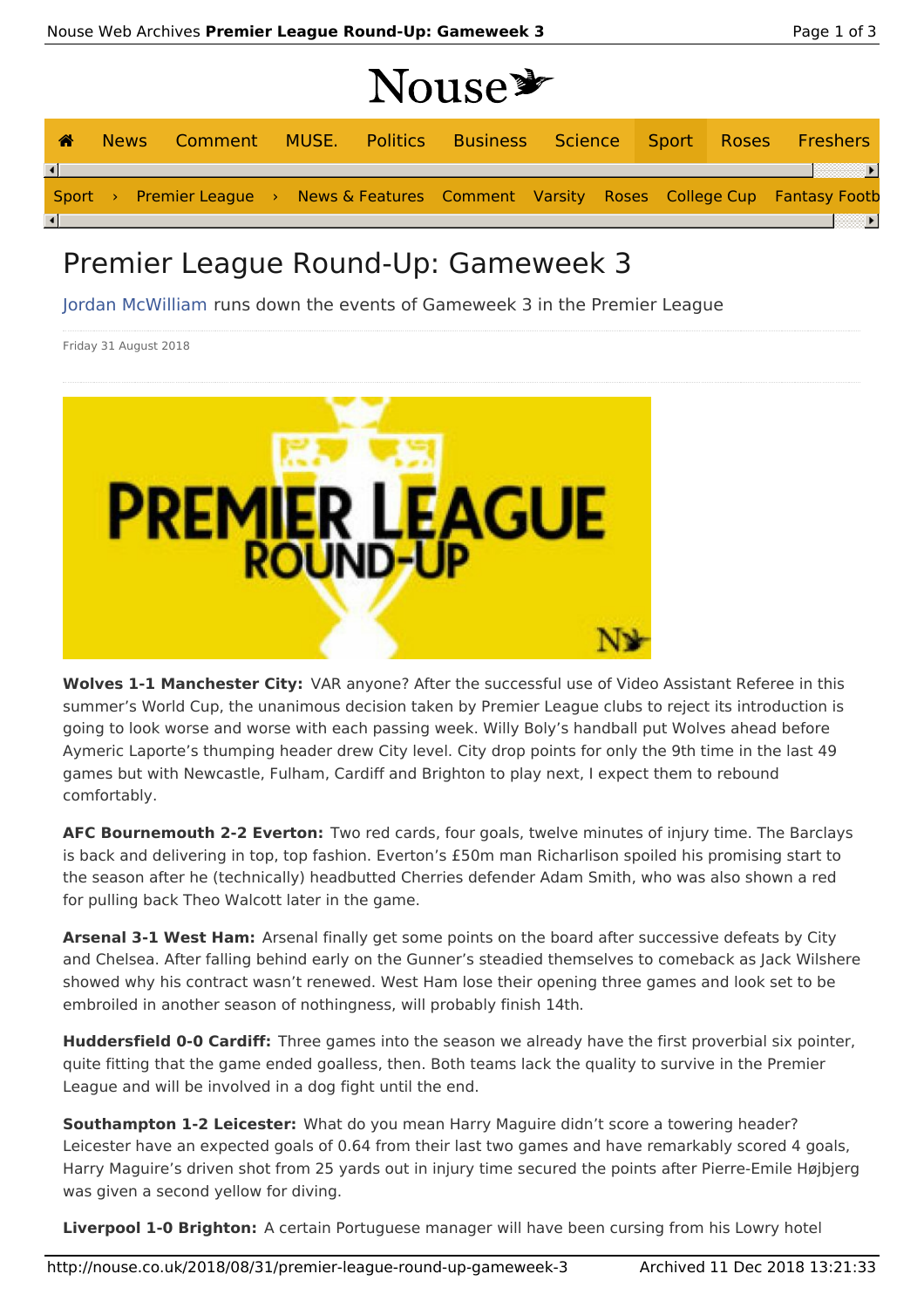room after this. Liverpool succeeded where United could not. Mo Salah's excellent curling finish in the first half proved to be enough to maintain Liverpool's perfect start to the season.

**Watford 2-1 Crystal Palace:** Roberto Pereyra, again? Pereyra gave Watford the lead after half time to put himself and the club (joint) top of the table and scoring charts. Jose Holebas doubled the hosts lead with 20 minutes to go before Wilfred Zaha pulled one to set up a nervy last 10 minutes. Watford held on to maintain their perfect start.

**Fulham 4-2 Burnley:** Burnley again showed a European hangover after they endured their second defeat of this week, after falling 3-1 behind in their Europa League play-off against Olympiakos. This time their defeat came at the hands of Fulham, who secured their first win of the season following an impressive transfer window. Their win included a superb strike from new boy Jean Michaël Seri.

**Newcastle 1-2 Chelsea:** Chelsea continued their impressive start to the season under new coach Maurizio Sarri, even if their win against Newcastle did require an Eden Hazard penalty and a late DeAndre Yedlin own goal. My favourite thing from this game was Paul Lambert's criticism of Rafael Benitez's approach to the match against Chelsea, questioning his how defensive he set up his side. Of course its been 6 years since Benitez's Chelsea thumped Lambert's Aston Villa 8-0…

**Manchester United 0-3 Tottenham:** It seems Mourinho's third season syndrome is in full swing, after an embarrassing defeat away to Brighton last week, United succumbed to a 3-0 defeat to Spurs on Monday Night Football. 3 games into the season United have already conceded 25% of the goals they conceded in the whole of last season, the question seems to be how long will Mourinho last not if he will last now surely. As for Spurs, they continued their perfect start to the season, in the midst of disaster off the pitch with their stadium delayed by several months and despite the fact they didn't sign a player in the summer. Pochettino continues to impress at Spurs no matter the circumstances he finds himself in.

| $\bullet$ f $\odot$ |  |
|---------------------|--|
|                     |  |

| Most Read                          | <b>Discussed</b>                                              |  |  |  |
|------------------------------------|---------------------------------------------------------------|--|--|--|
|                                    | 1. Men's Football 3s fight back to win on Derby Day           |  |  |  |
|                                    | 2. Premier League Round-Up: Gameweek 15                       |  |  |  |
| 3. Zidane the greatest of all time |                                                               |  |  |  |
|                                    | 4. Mind over Matter: An insight into the psychology of boxing |  |  |  |
|                                    | 5. Women's sport to open and close Roses 2019                 |  |  |  |
|                                    | 6. Is lad culture really a bad thing?                         |  |  |  |
|                                    | Write for Nouse Sport                                         |  |  |  |

Get in touch with the editors

Join the Facebook group

| More in Sport                        |  |
|--------------------------------------|--|
| York 'Movember' total revealed       |  |
| Premier League Round-Up: Gameweek 15 |  |
| Premier League Round-Up: Gameweek 14 |  |